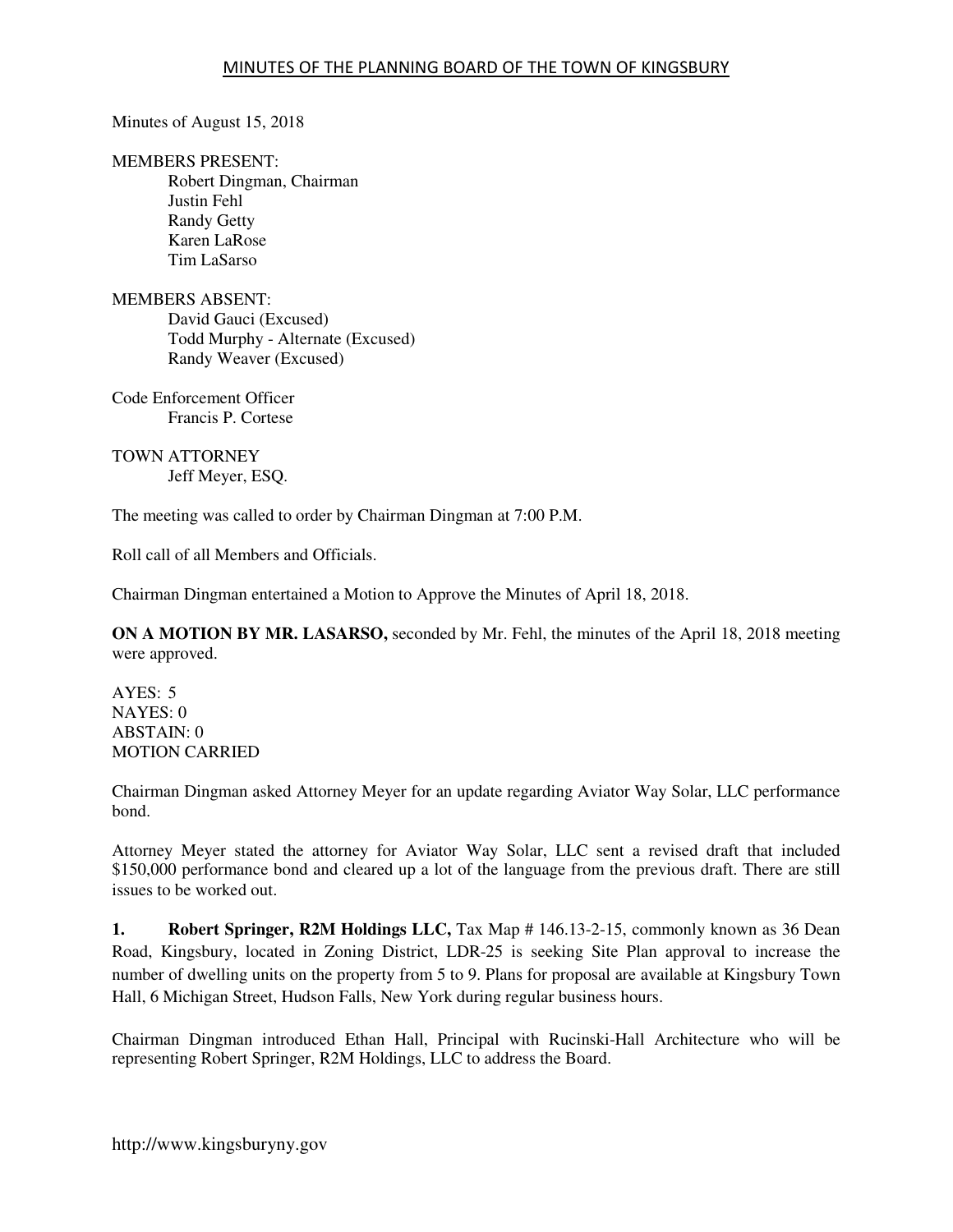Planning Board Meeting August 15, 2018 Page 2 of 7

Mr. Hall stated they were before this Board last year to propose Phase II of Kings Way Town Houses located at 36 Dean Road. At that time this Board sent to the Zoning Board of Appeals because they did not meet the density requirements. The ZBA gave them an approval with conditions. The new design is significantly different than the previous design.

At this time there are two townhouses with 5 units. One building is a duplex, the other is a triplex. Tonight they are proposing two additional townhouses with a total of four units. Both buildings will be duplex buildings.

The roadway going in is a paved road with a dead end. When they initially did the site plan layout the townhouses there were going have onsite sewage disposal. Mr. Springer has since then worked out an arrangement with Mr. Nikas, The Quarry LLC to gain some capacity and has hooked into the municipal sewer with Phase One.

Mr. Hall stated when they went before the Zoning Board of Appeals proposing 6 additional duplex townhouses and increasing 5 units to 17 units the ZBA would not approve the 6 townhouse units. After working with the neighbors they came up with a plan that would allow 2 duplex townhouses with 2 units in each building. The roadway will be extended in with stormwater management on the opposite side of the road and in between the last townhouse that is there now and the first new townhouse.

Mr. Hall stated they agreed with the ZBA to add a fence and additional plantings along adjoining properties. They will not be removing any more of the trees than they would need to, to get the stormwater management in, which they feel they can do without removing any more of the trees now based on the size of the project. The structures will be built on slab foundations. The buildings will be similar to the first two buildings that are already built. They will be extending the water lines and putting is another fire hydrant.

The utilities will be going into the garage portion. Each building will have a two car garage; the downstairs will have open space with a kitchen, dining area and living room. The upstairs will have one master bedroom with a bathroom in it, 2 additional bedrooms that will have a shared bathroom and a laundry room.

Chairman Dingman questioned whether the foot prints will be the same as the 2 duplexes that are there being the utilities will be in the garage, what kind of fence will be used along the adjoining properties and the stormwater collection.

Mr. Hall stated the foot prints will be the same. The two new buildings foot prints are smaller than Phase One buildings. There will be extra space in the garage to put the utilities in. The water heater will most likely go under the stairs going up to the second floor.

Mr. Hall stated the agreement that was made with the ZBA was a solid vinyl six foot fence with the adjoining neighbor to the south of this project.

Chairman Dingman had concerns with the stormwater basin.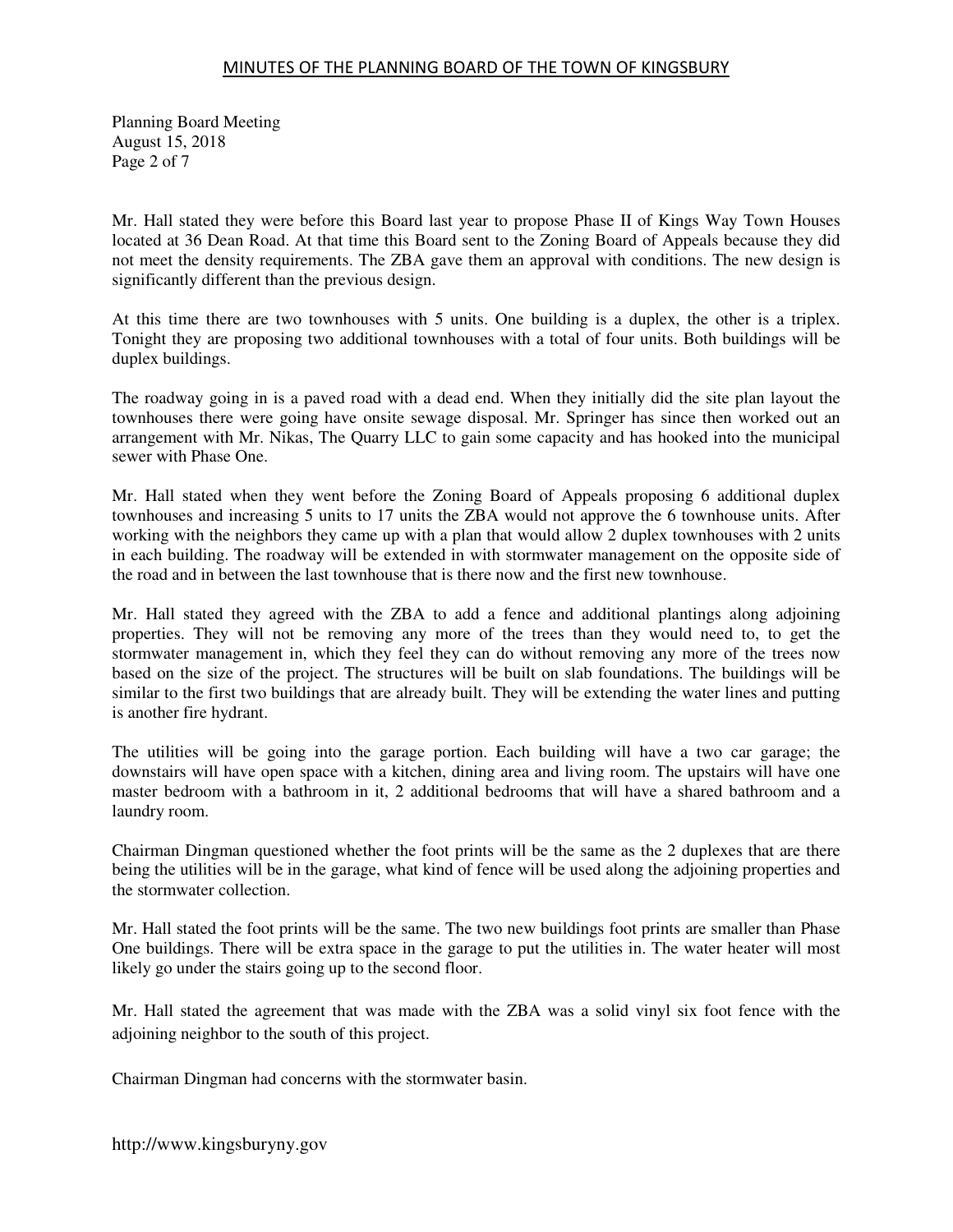Planning Board Meeting August 15, 2018 Page 3 of 7

Mr. Hall stated the stormwater basin that is there now collects for very short time with the rain and then it is gone. With the amount of rain we have had this year there has not been any problems with the basin.

Mr. Hall stated the water table has been much better since the Quarry added a pond to their property giving the water someplace to go.

Mr. Fehl stated the last time they were before the Board they committed to the landscaping and a berm being built out in the front of the first 2 buildings to help with people coming out of Quarry Circle and having lights shining into this complex. Mr. Fehl stated he did not believe the berm was ever built.

Mr. Springer stated the berm has not been built as of yet.

Mr. Hall stated the plantings have been done around the building. The berm still needs to be done.

Discussion ensued among the Board with questions address by the Applicant's Representative and the Applicant.

Chairman Dingman opened the Public Hearing.

There being no comments from the public, the public hearing was closed.

**ON A MOTION BY MR. LASARSO**, and seconded by Mr. Getty the Kingsbury Planning Board declares lead agency status and having reviewed the short form SEQRA submission and having taken a hard look at the potential environmental impacts finds that there are no potential negative environmental impacts anticipated from this project and the Board issued a negative declaration on the project.

The Board then reviewed the proposed Resolution.

#### **Resolution No. 1 of August 15, 2018**

**SITE PLAN REVIEW** – R2M HOLDINGS, LLC, owner of Tax Map # 146.17-2-15 commonly known as 36 Dean Road, Town of Kingsbury, is seeking Site Plan approval for an increase in the number of dwelling units from five (5) to nine (9) for their Town House style development at this location. This action is pursuant to Section 280-22 (F) of the Code of the Town of Kingsbury.

**ON A MOTION BY** Mr. Dingman, seconded by Mr. Getty, based on all of the evidence and materials submitted by the Applicant and the representations made at the meeting, the Application is hereby approved subject to the following conditions: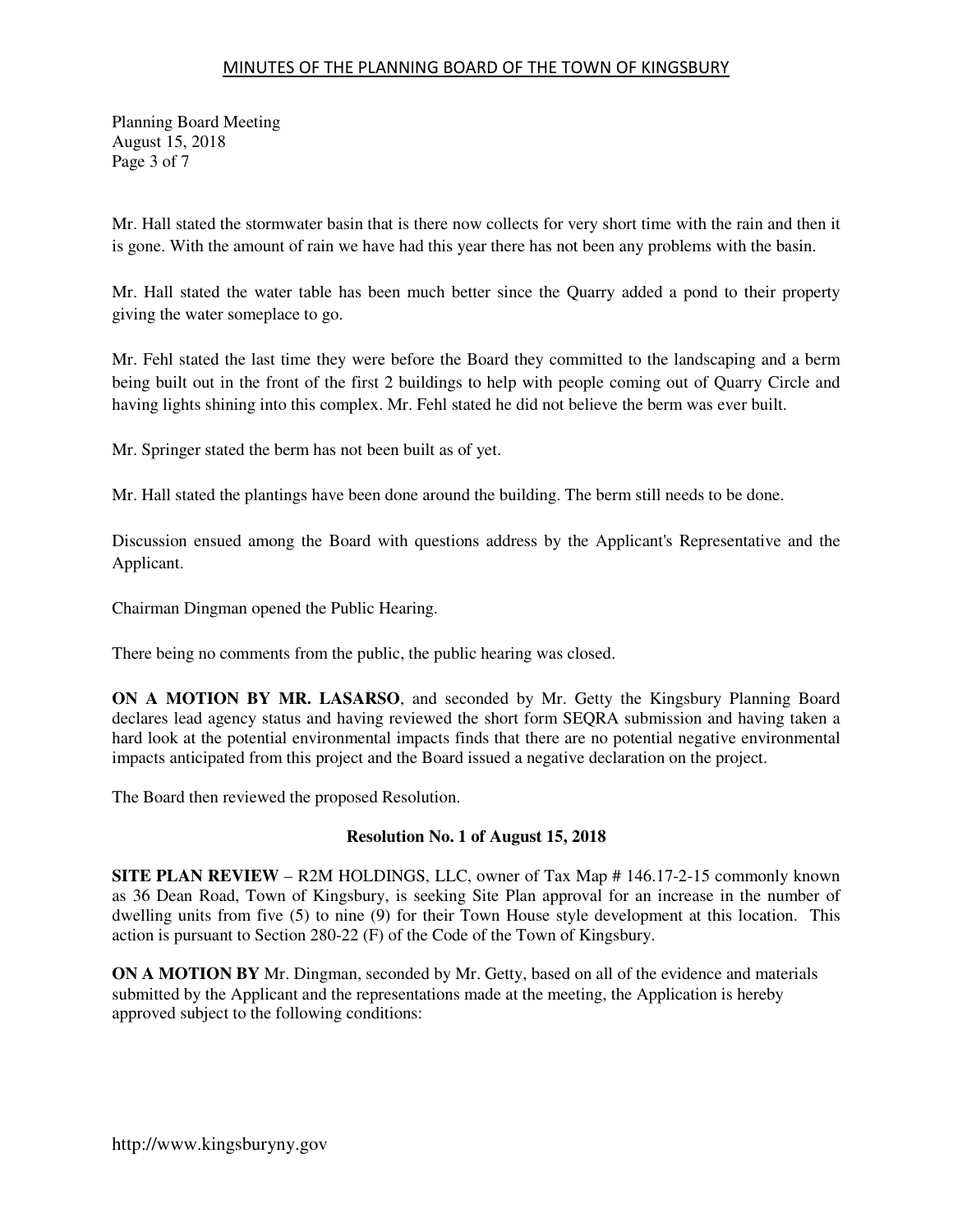Planning Board Meeting August 15, 2018 Page 4 of 7

- 1. Any exterior lighting for the premises must be downcast.
- 2. The dwelling units shall be constructed on slab foundations. Basements and crawl spaces are expressly prohibited.
- 3. The Stormwater Pollution Prevention Plan shall be reviewed and approved by the Town designated engineer at the Applicant's expense.
- 4. The Applicant shall be responsible for all necessary State, Federal and Local permits as applicable and shall forward to the Town copies of the same.
- 5. The units shall all have a sprinkler system, complete with separate external access to heated room containing shut-off valves for fire and water department access.
- 6. The fence providing screening along the adjoining property shall be installed prior to construction.
- 7. No further development shall be permitted on site.
- 8. No certificates of occupancy shall be issued for the dwelling units proposed herein until the berm and landscaping are completed on phase 1.

**2. Gary & Jennifer Wells** , contract vendee Tax Map # 121.-1-17.5 commonly known as State Route 4, Hudson Falls, located in Zoning District, COM-1A, Commercial District for Site Plan Review for a proposal to operate four (4) storage units at this location. Plans for proposal are available at Kingsbury Town Hall, 6 Michigan Street, Hudson Falls, New York during regular business hours.

Chairman Dingman introduced Don Pigeon, DLP Surveying, LLC who will be representing Gary and Jennifer Wells to address the Board.

Mr. Pigeon stated the Wells are here tonight proposing to construct four (4) storage units at this location. The storage units will be set parallel to State Route 4. Mr. Pigeon then discussed the stormwater management plan.

Chairman Dingman questioned if there would be an office at this location.

Mr. Pigeon stated the property will be used for steel storage units only. There will be a chain link fence around the property for security.

Chairman Dingman questioned if there would be any outside storage.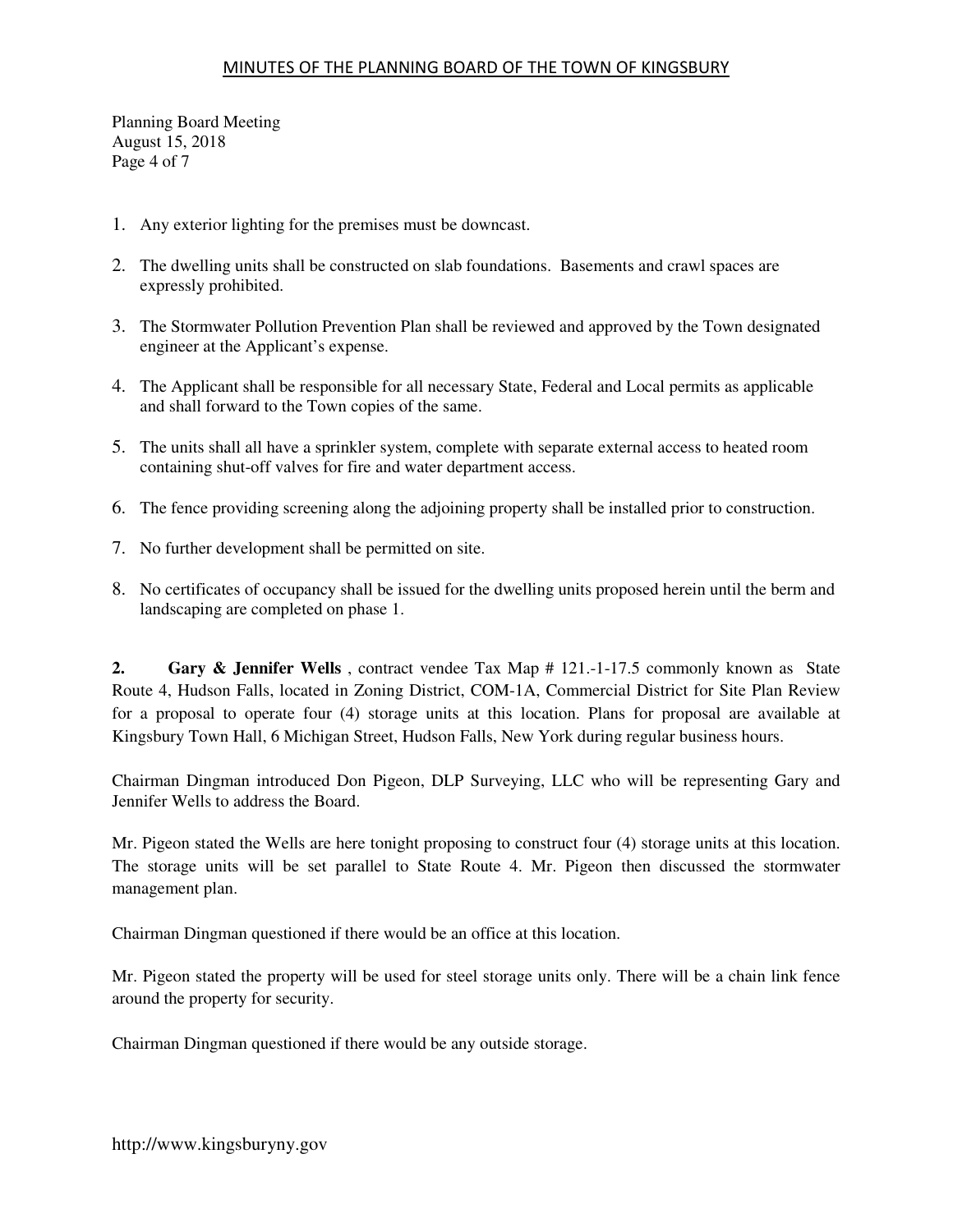Planning Board Meeting August 15, 2018 Page 5 of 7

Mr. Wells stated all storage will be inside of the buildings. Mr. Wells stated they own the property next door as well should there be any water runoff.

Mr. LaSarso asked if there will be any office on the property.

Mr. & Mrs. Wells stated not at this time. Mrs. Wells stated they live close by and will take care of the business from their home.

Chairman Dingman asked what they would be using between the buildings.

Mr. Pigeon stated there will be all gravel/crushed stone surface between the buildings.

Washington County Planning Agency found this project to be a matter of essentially local concern.

Discussion ensued among the Board with questions address by the Applicant's Representative and the Applicant.

Discussion ensued among the Board with questions address by the Applicant's Representative and the Applicant.

Chairman Dingman opened the Public Hearing.

There being no comments from the public, the public hearing was closed.

Chairman Dingman stated the Board would like the Town's Engineer to review the stormwater plan at the Applicant's expense.

**ON A MOTION BY MR. LASARSO**, and seconded by Mr. Fehl the Kingsbury Planning Board declares lead agency status and having reviewed the short form SEQRA submission and having taken a hard look at the potential environmental impacts finds that there are no potential negative environmental impacts anticipated from this project and the Board issued a negative declaration on the project.

The Board then reviewed the proposed Resolution.

#### **Resolution No. 2 of August 15, 2018**

**SITE PLAN REVIEW—** Gary Wells and Jennifer Wells, contract vendee of Tax Map # 121.-1-17.5, commonly known as NYS Route 4, is seeking site plan approval to construct four (4) unit self-storage facility at this location. This action is pursuant to Section 280-23G of the Code of the Town of Kingsbury.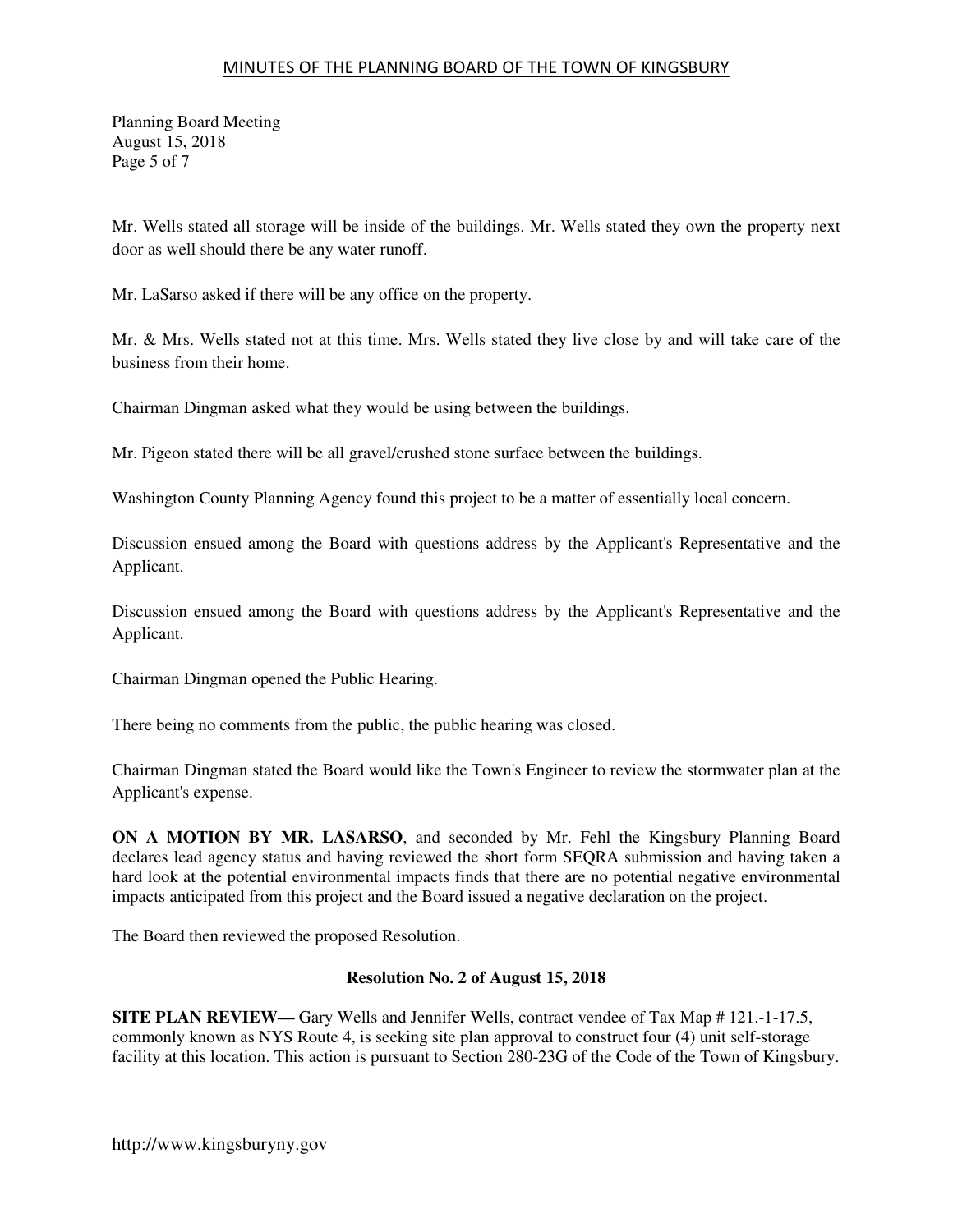Planning Board Meeting August 15, 2018 Page 6 of 7

**ON A MOTION BY** Ms. LaRose, seconded by Mr. Getty based on all of the evidence and materials submitted by the Applicant and the representations made at the meeting, and the Washington County Planning Board deeming the matter a matter of local concern, the Application is hereby approved subject to the following conditions:

- 1. All vehicles must be parked on impervious surfaces.
- 2. The Stormwater Pollution Prevention Plan shall be reviewed and approved by the Town designated engineer at the Applicant's expense.
- 3. All exterior lighting must be downcast and directed on the premises.
- 4. The Applicant shall be responsible for all necessary State, Federal and Local permits as applicable and shall forward to the Town copies of the same.
- 5. All information and representations contained in the materials submitted by the Applicant and discussed at the meeting are incorporated herein as conditions.
- 6. Exterior storage is prohibited on the premises.

**3. Neil Weller, Weller Auto Parts Inc.** owner of Tax Map # 154.11-7-10.2 commonly known as 3513 Burgoyne Avenue, Hudson Falls located in Zoning District COM-1A, Commercial District, for Site Plan Review for a proposal for a 2,400 square foot building expansion at this location. Plans for proposal are available at Kingsbury Town Hall, 6 Michigan Street, Hudson Falls, New York during regular business hours.

Chairman Dingman introduced Paul Bromley, Bromley Sawmill who will be representing Neil Weller to address the Board.

Attorney Meyer stated for the record he has done work for Mr. Weller in the past but not on this project but he does need to disclose this.

Mr. Bromley stated the original plans had the overhead door on the end of the addition in the back of the property. They decide to move the door to the side of the property. This addition will be 40' x 60'. The addition will be forty feet wide, the same width as the existing building and sixty feet back. It will have concrete flooring, engineered truss roofing system standard seam roof, metal siding, conventional insulation to code, LED lighting and heaters. The addition essentially will have multi use storage and any kind of compatible auto parts. They will not be paving in the back for parking. There will be lighting on the back of the building for security. There will be two man doors, one on the back and one on the side of the building.

Discussion ensued among the Board with questions address by the Applicant's Representative and the Applicant.

Chairman Dingman opened the Public Hearing.